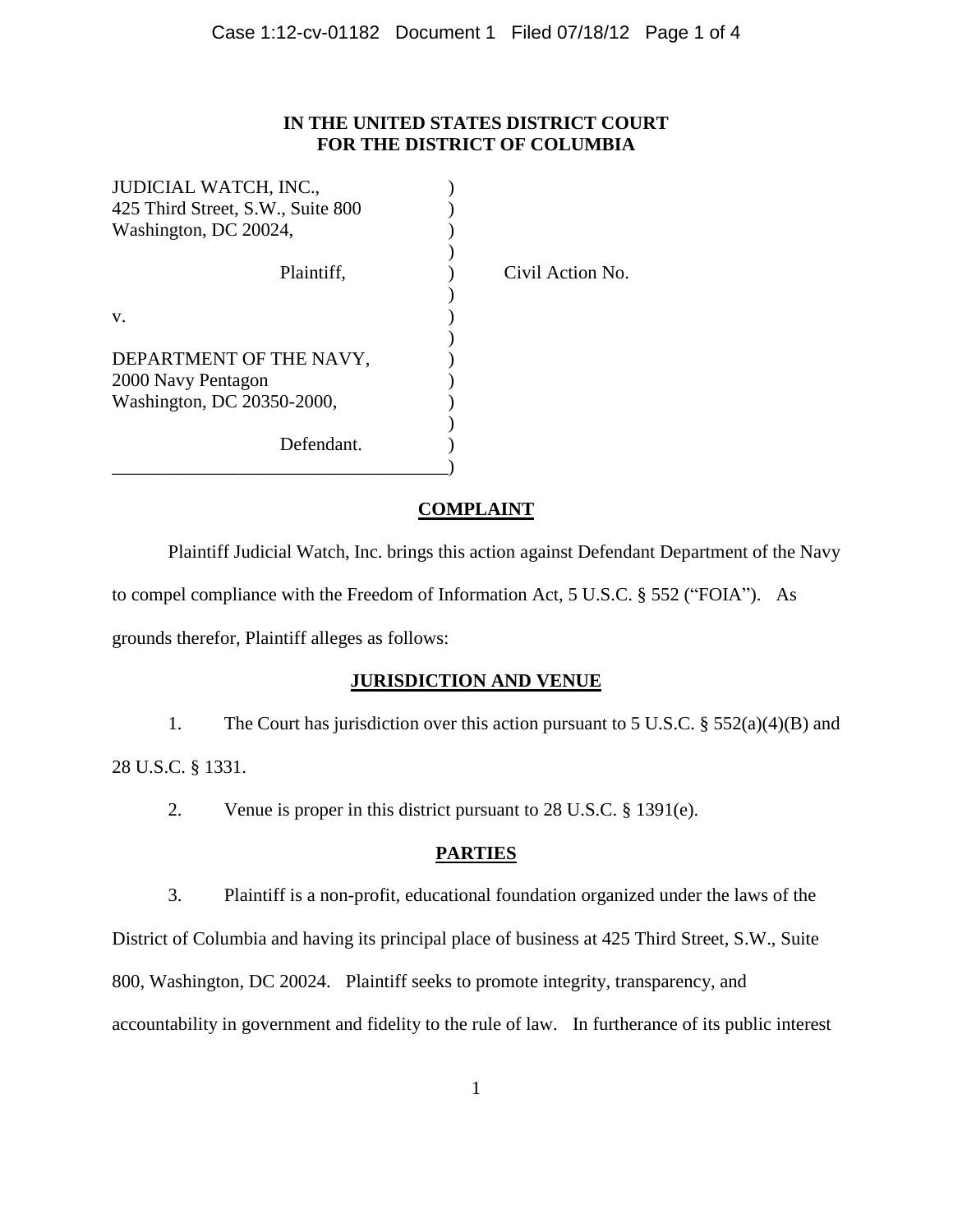mission, Plaintiff regularly requests access to the public records of federal, state, and local

government agencies, entities, and offices, and disseminates its findings to the public.

4. Defendant Department of the Navy is an agency of the U.S. Government and is

headquartered at Department of the Navy, 2000 Navy Pentagon, Washington, DC 20350-2000.

Defendant has possession, custody, and control of records to which Plaintiff seeks access.

## **STATEMENT OF FACTS**

5. On March 20, 2012, Plaintiff sent a FOIA request to Defendant seeking access to the following:

> i. Any and all records utilized, referenced, or relied upon during the preparation and execution of any funeral ceremony, rite or ritual for Osama bin Laden on the USS Carl Vinson prior to his burial at sea. This request includes, but is not limited to, the text of any prepared remarks or prayers, any instructions provided to those in attendance, or any instructions or guidance regarding the handling of bin Laden's remains.

> ii. Any and all records of communication between any official or employee of the Department of the Navy and any official or employee of any other government department, agency or office regarding any funeral ceremony, rite, or ritual for Osama bin Laden prior to his burial at sea.

6. Defendant acknowledged receipt of Plaintiff's FOIA request by email dated March

22, 2012 and assigned the request Case File No. DON2012F030859.

7. Plaintiff subsequently received a letter dated April 2, 2012 and an email dated April

9, 2012, both from Defendant, stating that Plaintiff's request had been redirected to the

Commander, Naval Air Forces and assigned FOIA Nos. 21-12 and 12 F 0732. According to the

April 2, 2012 letter, the Commander, Naval Air Forces received Plaintiff's request on March 27,

2012.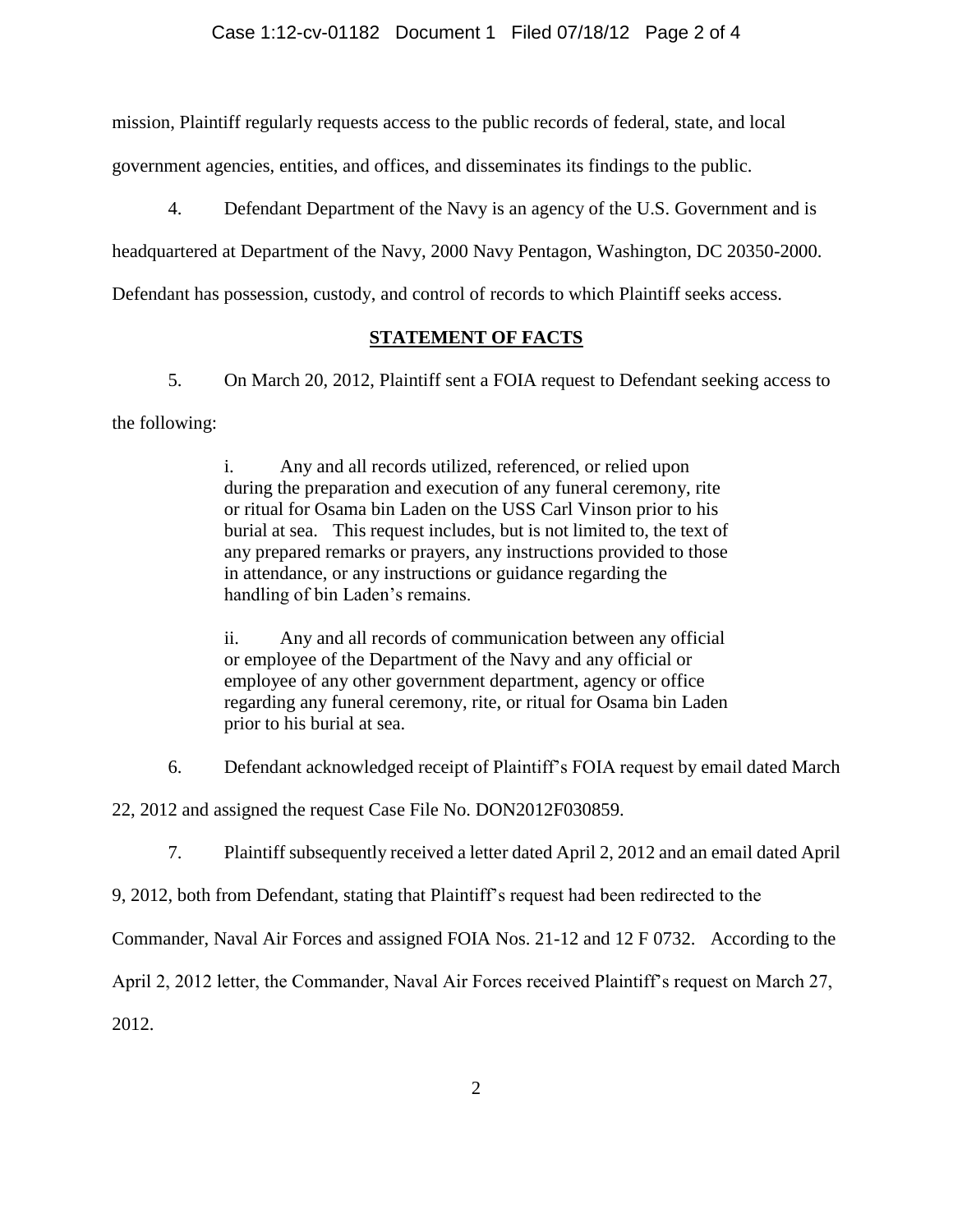### Case 1:12-cv-01182 Document 1 Filed 07/18/12 Page 3 of 4

8. Pursuant to 5 U.S.C. § 552(a)(6)(A)(i), Defendant was required to determine whether to comply with Plaintiff's request within twenty (20) working days after receipt of the request and to notify Plaintiff immediately of its determination, the reasons therefor, and the right to appeal any adverse determination. Accordingly, Defendant's determination was due by April 24, 2012 at the latest.

9. As of the date of this Complaint, Defendant has failed to: (i) determine whether to comply with Plaintiff's request; (ii) notify Plaintiff of any such determination or the reasons therefor; (iii) advise Plaintiff of the right to appeal any adverse determination; or (iv) produce the requested records or otherwise demonstrate that the requested records are exempt from production.

10. Because Defendant has failed to comply with the time limit set forth in 5 U.S.C. §  $552(a)(6)(A)$ , Plaintiff is deemed to have exhausted any and all administrative remedies with respect to its request, pursuant to 5 U.S.C.  $\S$  552(a)(6)(C).

### **COUNT 1 (Violation of FOIA, 5 U.S.C. § 552)**

11. Plaintiff realleges paragraphs 1 through 10 as if fully stated herein.

12. Defendant is unlawfully withholding records requested by Plaintiff pursuant to 5 U.S.C. § 552.

13. Plaintiff is being irreparably harmed by reason of Defendant's unlawful withholding of the requested records, and Plaintiff will continue to be irreparably harmed unless Defendant is compelled to conform its conduct to the requirements of the law.

WHEREFORE, Plaintiff respectfully requests that the Court: (1) order Defendant to conduct a search for any and all records responsive to Plaintiff's FOIA request and demonstrate